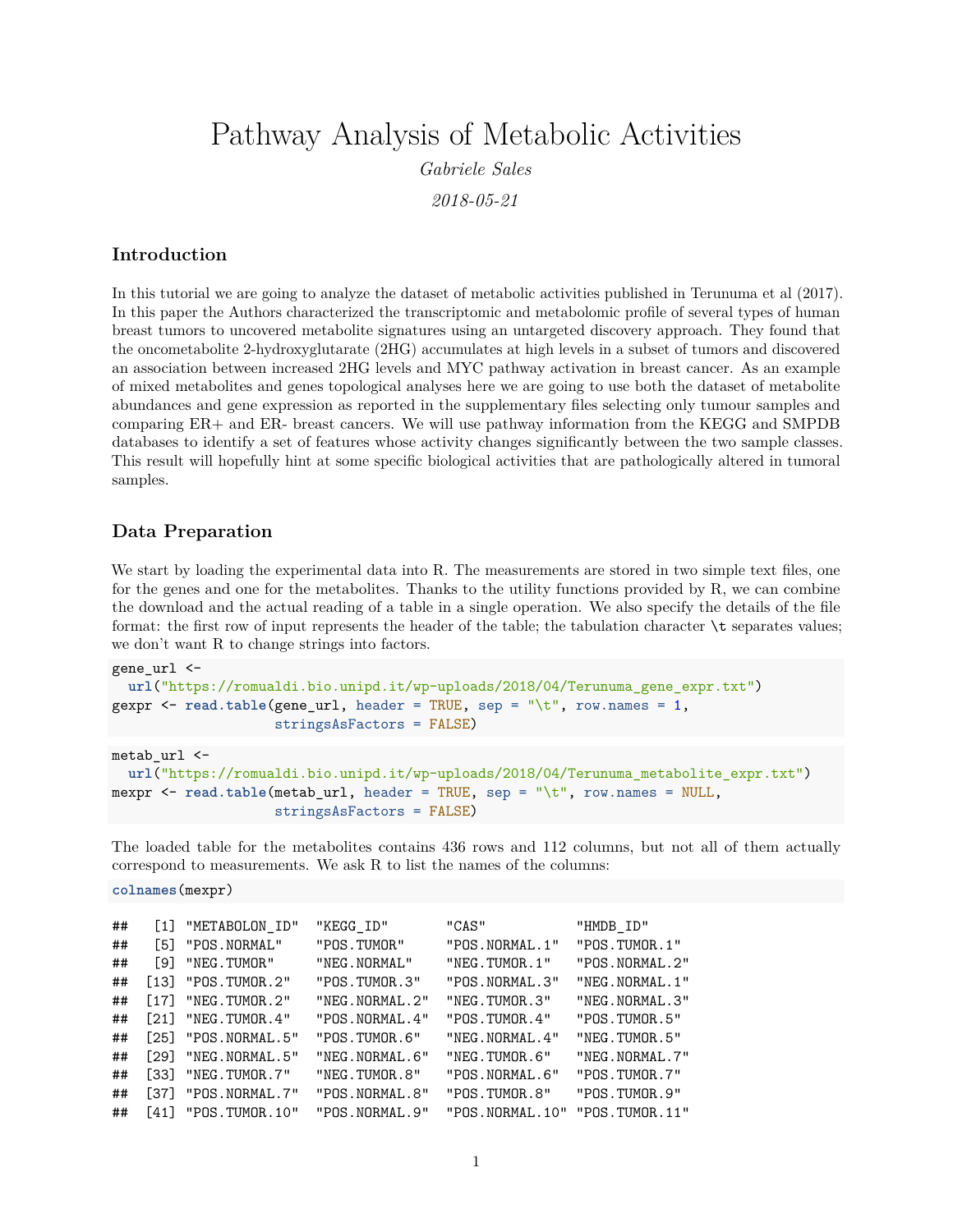| ## | [45]                | "NEG.TUMOR.9"           | "NEG.TUMOR.10"   | "NEG.NORMAL.8"                 | "NEG.TUMOR.11"    |
|----|---------------------|-------------------------|------------------|--------------------------------|-------------------|
| ## | [49]                | "NEG. NORMAL. 9"        | "NEG.NORMAL.10"  | "NEG.TUMOR.12"                 | "POS.TUMOR.12"    |
| ## | [53]                | "NEG.NORMAL.11"         | "NEG.TUMOR.13"   | "POS.TUMOR.13"                 | "POS.NORMAL.11"   |
| ## | [57]                | "POS. NORMAL. 12"       | "POS.TUMOR.14"   | "NEG. NORMAL. 12"              | "NEG.TUMOR.14"    |
| ## | [61]                | "POS.NORMAL.13"         | "POS.TUMOR.15"   | "POS. NORMAL. 14"              | "POS. TUMOR. 16"  |
| ## | 1651                | "POS.TUMOR.17"          | "NEG.TUMOR.15"   | "NEG.TUMOR.16"                 | "NEG. NORMAL. 13" |
| ## |                     | [69] "POS.TUMOR.18"     | "NEG.TUMOR.17"   | "NEG.NORMAL.14"                | "NEG. NORMAL. 15" |
| ## | [73]                | "NEG.TUMOR.18"          | "NEG.TUMOR.19"   | "POS.TUMOR.19"                 | "POS.NORMAL.15"   |
| ## | [77]                | "POS.TUMOR.20"          | "POS.NORMAL.16"  | "NEG. NORMAL. 16"              | "NEG.TUMOR.20"    |
| ## | [81]                | "POS.NORMAL.17"         | "POS.TUMOR.21"   | "POS.NORMAL.18"                | "POS.TUMOR.22"    |
| ## | F851.               | "NEG. NORMAL. 17"       | "NEG.TUMOR.21"   | "NEG.NORMAL.18"                | "NEG.TUMOR.22"    |
| ## |                     | [89] "NEG.NORMAL.19"    | "NEG. TUMOR. 23" | "POS.TUMOR.23"                 | "NEG. NORMAL. 20" |
| ## | [93]                | "NEG.TUMOR.24"          | "POS.NORMAL.19"  | "POS.TUMOR.24"                 | "NEG.TUMOR.25"    |
| ## | [97]                | "NEG.NORMAL.21"         | "NEG.TUMOR.26"   | "NEG. NORMAL. 22"              | "NEG.TUMOR.27"    |
| ## | $\lceil 101 \rceil$ | "NEG.NORMAL.23"         | "NEG.TUMOR.28"   | "POS.NORMAL.20"                | "POS.TUMOR.25"    |
| ## |                     | [105] "POS.NORMAL.21"   | "POS.TUMOR.26"   | "POS.NORMAL.22"                | "POS.TUMOR.27"    |
|    |                     | ## [109] "POS.TUMOR.28" | "POS. TUMOR. 29" | "POS.NORMAL.23" "POS.TUMOR.30" |                   |

As you can see the first four columns actually contain metabolite identifiers. We store their indices in a variable for future reference.

idcols  $\leftarrow$  1:4

#### **Missing Values**

We display the first few rows of the table to get a feeling for its content. For the moment, we concentrate on the metabolite measurements.

**head**(mexpr[,5:10])

| ##   |    |                    | POS. NORMAL POS. TUMOR POS. NORMAL. 1 POS. TUMOR. 1 NEG. TUMOR NEG. NORMAL |    |                    |          |
|------|----|--------------------|----------------------------------------------------------------------------|----|--------------------|----------|
| ## 1 |    | 24562.00 93036.29  | 108741.08                                                                  |    | 26753.39 340237.2  | 32141.90 |
| ##2  | NA | NA                 | 33376.83                                                                   |    | 33413.49 242799.0  | 53352.70 |
| ##3  |    | NA 151243.74       | NA                                                                         |    | 45499.88 592226.4  | NA       |
| ## 4 | NA | NA                 | 37739.89                                                                   | NA | NA                 | NA       |
| ## 5 |    | 24939.09 109819.69 | 71440.01                                                                   |    | 185000.21 193026.5 | 94471.26 |
| ## 6 |    | NA 128398.33       | NA                                                                         |    | 26460.05 359925.3  | NA       |

It looks like there is a significant number of missing values. Let's plot a distribution of the fraction of NAs for each row.

```
nas_by_row <-
  rowSums(is.na(data.matrix(mexpr[,-idcols]))) /
  (ncol(mexpr) - length(idcols))
hist(nas_by_row, xlab = "Fraction of NA values", ylab = "Number of rows",
    main = NULL
```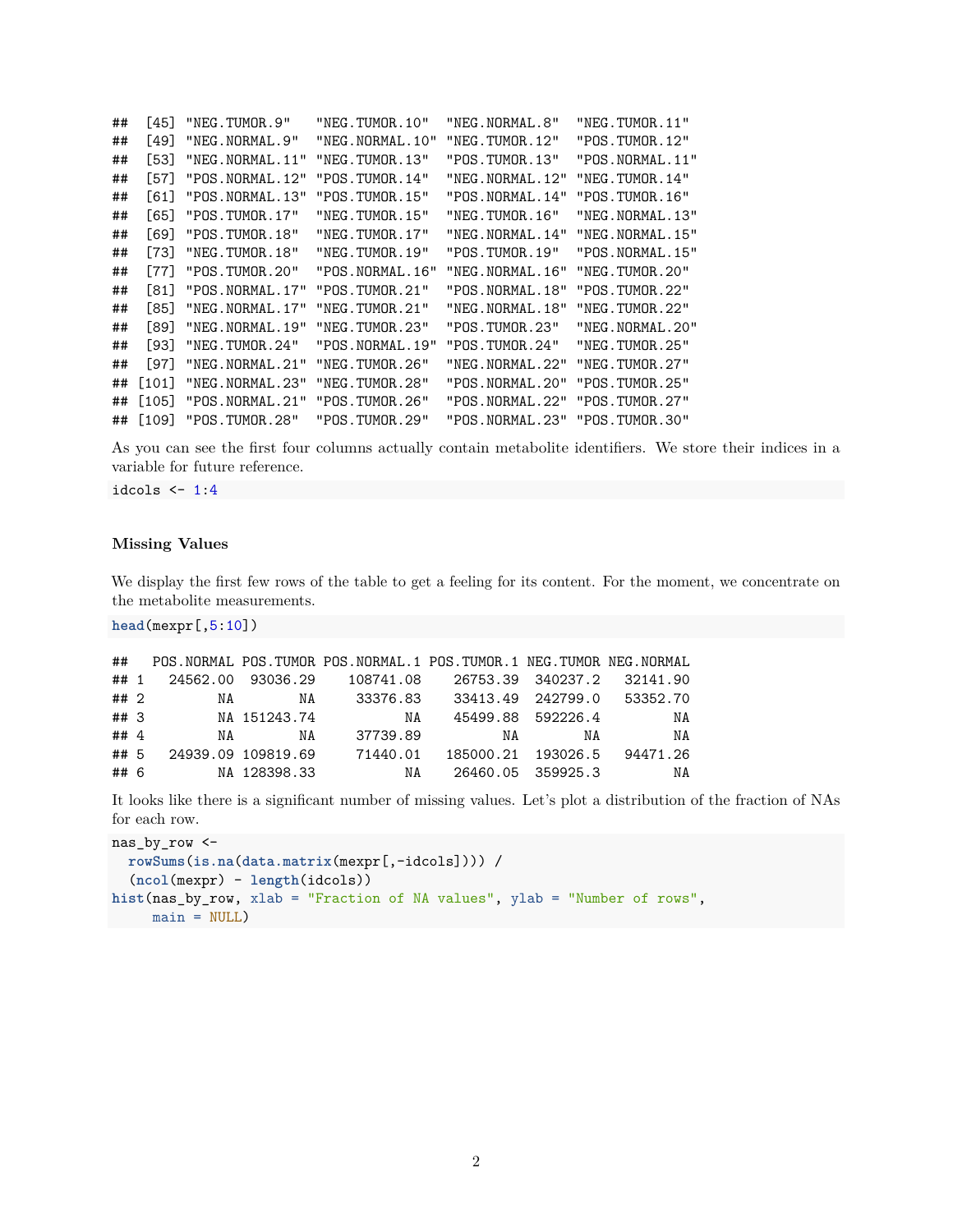

Fraction of NA values

We cannot make good use of rows with too many missing values. We decide to drop them from our dataset. Specifically, we are going to remove anything with more than 50% of NAs.

dexpr  $\leq$  mexpr[nas\_by\_row  $\leq$  0.5,]

This operation leaves us with 216 of the original 216 rows.

We are not yet satisfied, though. The downstream analysis won't be able to cope with *any* NA. What would happen if we were to apply a more stringent procedure, removing any NA?

```
sum(rowSums(is.na(dexpr[,-idcols])) == 0)
```
#### ## [1] 51

The above command is a little bit dense, so let's go through it in small steps. First we select all columns, except the identifiers. Then we check each value, testing if it's an NA. We tally how many NAs we have in each row and we consider only those in which the count is zero (meaning, no NA at all). The outer sum tells us how many rows would survive our filter.

The final verdict is quite grim. Only 51 out of 216 measurements would be used. We could do much better using a strategy that has become quite common in cases like this: *imputation*.

Instead of implementing it ourselves, we are going to use the excellent BioConductor package [impute.](http://www.bioconductor.org/packages/release/bioc/html/impute.html)

```
library(impute)
iexpr <- cbind(dexpr[,idcols],
           impute.knn(data.matrix(dexpr[,-idcols]))$data,
           stringsAsFactors = FALSE)
head(iexpr[, 1:6])
## METABOLON ID KEGG ID CAS HMDB ID POS.NORMAL POS.TUMOR
## 1 35186 24562.00 93036.29
## 2 34214 C03819 25996.12 114752.62
```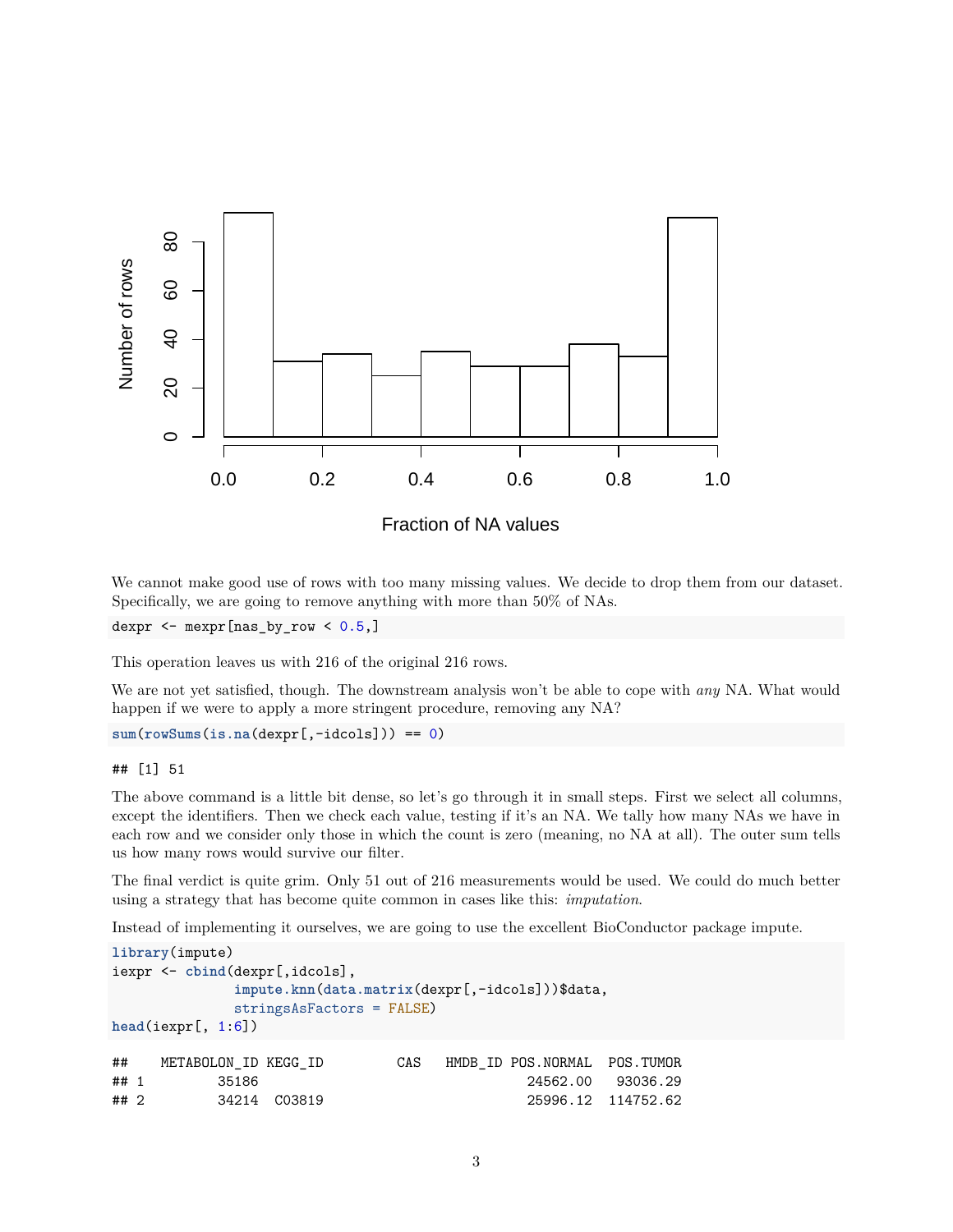```
## 5 27665 C02918 1005-24-9; HMDB00699 24939.09 109819.69
## 8 33960 C03916 19420-56-5; HMDB02815 62594.21 393447.09
## 11 33955 C04102 17364-16-8; 49247.53 3392199.22
## 12 21188 C01885 123-94-4; 24076.66 132101.01
We can explicitly check there are not NAs left:
```
**sum**(**is.na**(iexpr[,-idcols]))

## [1] 0

#### **Missing Identifiers**

We now concentrate on the metabolite identifiers. We start again from the first few rows.

```
head(iexpr[,idcols])
```
## METABOLON\_ID KEGG\_ID CAS HMDB\_ID ## 1 35186 ## 2 34214 C03819 ## 5 27665 C02918 1005-24-9; HMDB00699 ## 8 33960 C03916 19420-56-5; HMDB02815 ## 11 33955 C04102 17364-16-8; ## 12 21188 C01885 123-94-4;

The CAS identifiers have a trailing ; we don't need and there are a number of empty strings, which really represent missing values. We fix both these issues.

```
iexpr$CAS <- sub("\\s*;.*$", "", iexpr$CAS)
iexpr[,idcols][iexpr[,idcols] == ""] <- NA
head(iexpr[,idcols])
```

| ##    |           | CAS                   | HMDB ID                                                                                                                                           |
|-------|-----------|-----------------------|---------------------------------------------------------------------------------------------------------------------------------------------------|
| ## 1  | <na></na> | $<$ NA $>$            | $<$ NA $>$                                                                                                                                        |
| ## 2  |           | $<$ NA $>$            | $<$ NA $>$                                                                                                                                        |
| ## 5  |           |                       |                                                                                                                                                   |
| ## 8  |           |                       |                                                                                                                                                   |
| ## 11 |           |                       | $<$ NA $>$                                                                                                                                        |
| ## 12 |           |                       | $<$ NA $>$                                                                                                                                        |
|       |           | 35186<br>34214 C03819 | METABOLON ID KEGG ID<br>27665 C02918 1005-24-9 HMDB00699<br>33960 C03916 19420-56-5 HMDB02815<br>33955 C04102 17364-16-8<br>21188 C01885 123-94-4 |

We get a measure of how many identifiers are present or missing:

```
summary(is.na(iexpr[,idcols]))
```

|    | ## METABOLON ID   | KEGG ID       | CAS           | HMDB ID       |
|----|-------------------|---------------|---------------|---------------|
|    | ## Mode :logical  | Mode :logical | Mode :logical | Mode :logical |
|    | $\#$ # FALSE: 216 | FALSE:118     | FALSE:133     | FALSE:120     |
| ## |                   | TRUE :98      | TRUE :83      | TRUE :96      |

We have a Metabolon ID for each metabolite in the matrix, while in the case of CAS identifiers we find only 133 usable rows.

Unfortunately, at this point graphite does not support the Metabolon IDs. We do rely on CAS even if that means loosing a significant fraction of the rows.

```
valid_cas <- !is.na(iexpr$CAS)
cas_col <- which(names(iexpr) == "CAS")
cexpr <- iexpr[valid_cas, c(cas_col, seq.int(5, ncol(iexpr)))]
head(cexpr[,1:6])
```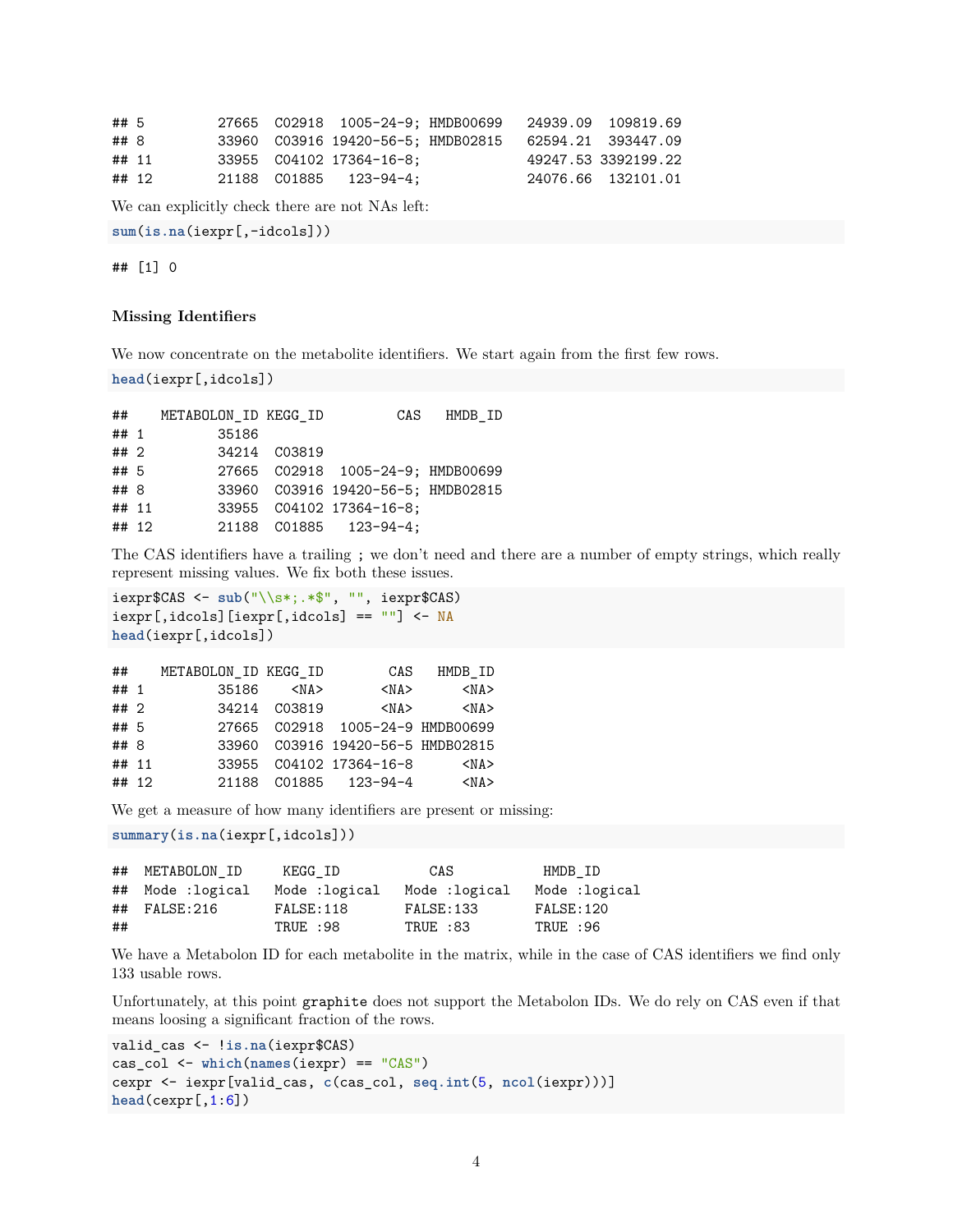| ##   |                                      |  | CAS POS. NORMAL POS. TUMOR POS. NORMAL. 1 POS. TUMOR. 1 NEG. TUMOR |                                 |                     |
|------|--------------------------------------|--|--------------------------------------------------------------------|---------------------------------|---------------------|
| ## 5 | 1005-24-9 24939.09 109819.7          |  |                                                                    | 71440.01  185000.21  193026.5   |                     |
|      | ## 8 19420-56-5 62594.21 393447.1    |  |                                                                    | 80080.94 106041.34 3678588.6    |                     |
|      | ## 11 17364-16-8 49247.53 3392199.2  |  |                                                                    | 233592.07 1006804.03 14434438.6 |                     |
|      | ## 12 123-94-4 24076.66 132101.0     |  | 74279.39                                                           |                                 | 85883.97 190430.8   |
|      | ## 13 19420-57-6 142204.89 1229674.4 |  | 173834.16                                                          |                                 | 325500.75 9719220.2 |
|      | ## 14 69747-55-3 14310.14 428114.4   |  |                                                                    | 38336.17 89277.85 653406.9      |                     |

There is no reason at this point to keep the identifiers as a column *inside* the dataset. We move such information to the row names and transform the data.frame into a numeric matrix.

```
mexpr <- data.matrix(cexpr[,-1])
rownames(mexpr) <- paste("CAS", cexpr$CAS, sep = ":")
colnames(mexpr) <- colnames(gexpr)
head(mexpr[,1:6])
```

```
## POS.NORMAL POS.TUMOR POS.NORMAL.1 POS.TUMOR.1 NEG.TUMOR
## CAS:1005-24-9 24939.09 109819.7 71440.01 185000.21 193026.5
## CAS:19420-56-5 62594.21 393447.1 80080.94 106041.34 3678588.6
## CAS:17364-16-8 49247.53 3392199.2 233592.07 1006804.03 14434438.6
## CAS:123-94-4 24076.66 132101.0 74279.39 85883.97 190430.8
## CAS:19420-57-6 142204.89 1229674.4 173834.16 325500.75 9719220.2
## CAS:69747-55-3 14310.14 428114.4 38336.17 89277.85 653406.9
## NEG.NORMAL
## CAS:1005-24-9 94471.26
## CAS:19420-56-5 69666.65
## CAS:17364-16-8 107447.35
## CAS:123-94-4 32521.62
## CAS:19420-57-6 178529.64
## CAS:69747-55-3 14600.61
```
Finally, we convert the metabolite levels by taking the logarithm and we merge the two matrices (one for the genes and one for the metabolites) together.

fexpr <- **rbind**(**data.matrix**(gexpr), **log**(mexpr))

#### **Pathway Analysis**

To make sense of the changes in metabolic activity recorded in the data we have just loaded, we are going to use pathway information from KEGG (via the [graphite](http://www.bioconductor.org/packages/release/bioc/html/graphite.html) package) and a statistical analysis capable of exploiting the topology of such pathways (here we'll rely on [clipper\)](http://www.bioconductor.org/packages/release/bioc/html/clipper.html). clipper performs a test on means and covariances between two conditions and it is able to deal with variables of heterogeneous nature.

We import the required packages:

```
library(graphite)
library(clipper)
```
clipper will need three pieces of information:

- 1. a set of pathways
- 2. the activity matrix (mexpr in our case)
- 3. a vector representing the two sample groups we are going to compare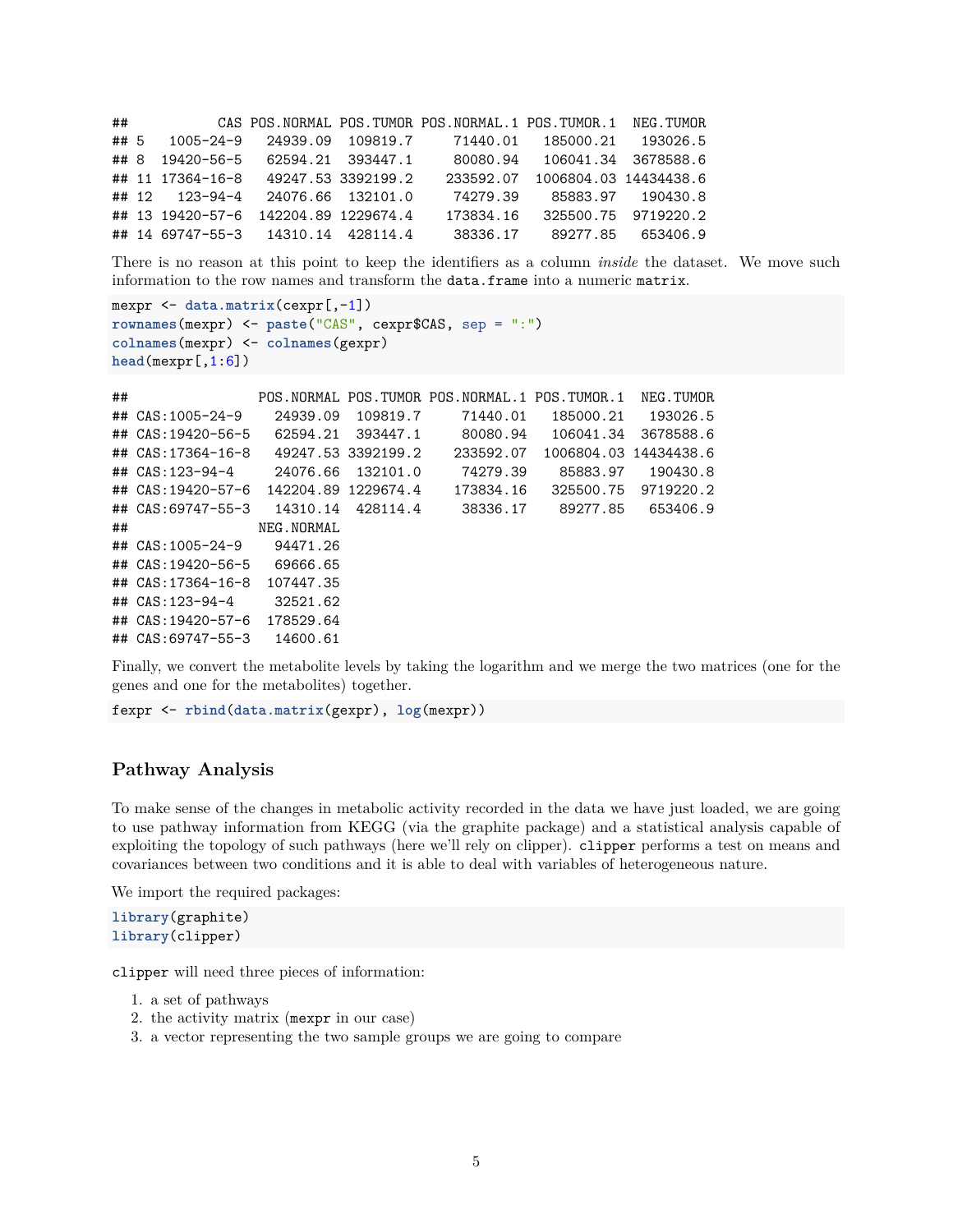#### **KEGG Pathways**

Getting pathways is quite easy thanks to graphite.

```
kpaths <- pathways("hsapiens", "kegg")
```
The above command retrieves all KEGG pathways for *Homo sapiens* (301 in total). We take a peek at the first entry:

kpaths[[1]]

|                                | ## "Glycolysis / Gluconeogenesis" pathway                           |
|--------------------------------|---------------------------------------------------------------------|
| ## Native ID                   | $=$ hsa:00010                                                       |
| ## Database                    | $=$ KEGG                                                            |
| ## Species                     | $=$ hsapiens                                                        |
| ## Number of nodes = $94$      |                                                                     |
| ## Number of edges = 1191      |                                                                     |
| ## Retrieved on = $27-04-2018$ |                                                                     |
| ## URL                         | = http://www.kegg.jp/kegg-bin/show_pathway?org_name=hsa&mapno=00010 |

This summary doesn't tell us which identifiers are used for the nodes in the pathway. We can get that from the list of edges.

```
head(edges(kpaths[[1]], "mixed"))
```

```
## src_type src dest_type dest direction type
## 1 ENTREZID 130589 KEGGCOMP C00221 directed Process
## 2 ENTREZID 130589 KEGGCOMP C00267 directed Process
## 3 ENTREZID 160287 KEGGCOMP C00022 directed Process
## 4 ENTREZID 1737 KEGGCOMP C15973 directed Process
## 5 ENTREZID 2023 KEGGCOMP C00631 directed Process
## 6 ENTREZID 2026 KEGGCOMP C00631 directed Process
```
As we might expect, KEGG pathways are using KEGG compounds IDs. Since we're relying on CAS in our data, we should convert them. convertIdentifiers to the rescue!

rpaths <- **convertIdentifiers**(**convertIdentifiers**(kpaths, "ENSEMBL"), "CAS")

The edges of the first pathway have been converted into:

```
head(edges(rpaths[[1]], "mixed"))
```
## src\_type src dest\_type dest direction type ## 1 CAS 57-60-3 ENSEMBL ENSG00000166800 directed Process ## 2 CAS 57-60-3 ENSEMBL ENSG00000166800 undirected Process ## 3 CAS 57-60-3 ENSEMBL ENSG00000134333 directed Process ## 4 CAS 57-60-3 ENSEMBL ENSG00000134333 undirected Process ## 5 CAS 57-60-3 ENSEMBL ENSG00000111716 directed Process ## 6 CAS 57-60-3 ENSEMBL ENSG00000111716 undirected Process

To make the rest of the analysis more robust, we are going to filter pathways requiring that 1) metabolites represent at least 30% of the nodes and 2) at least 10 edges connect genes or metabolites for which we have experimental measurements.

```
filter_pathways <- function(pathways, expr, min_edge_num) {
 node_names <- rownames(expr)
```

```
pred \leq function(p) {
  ns <- nodes(p, "mixed")
```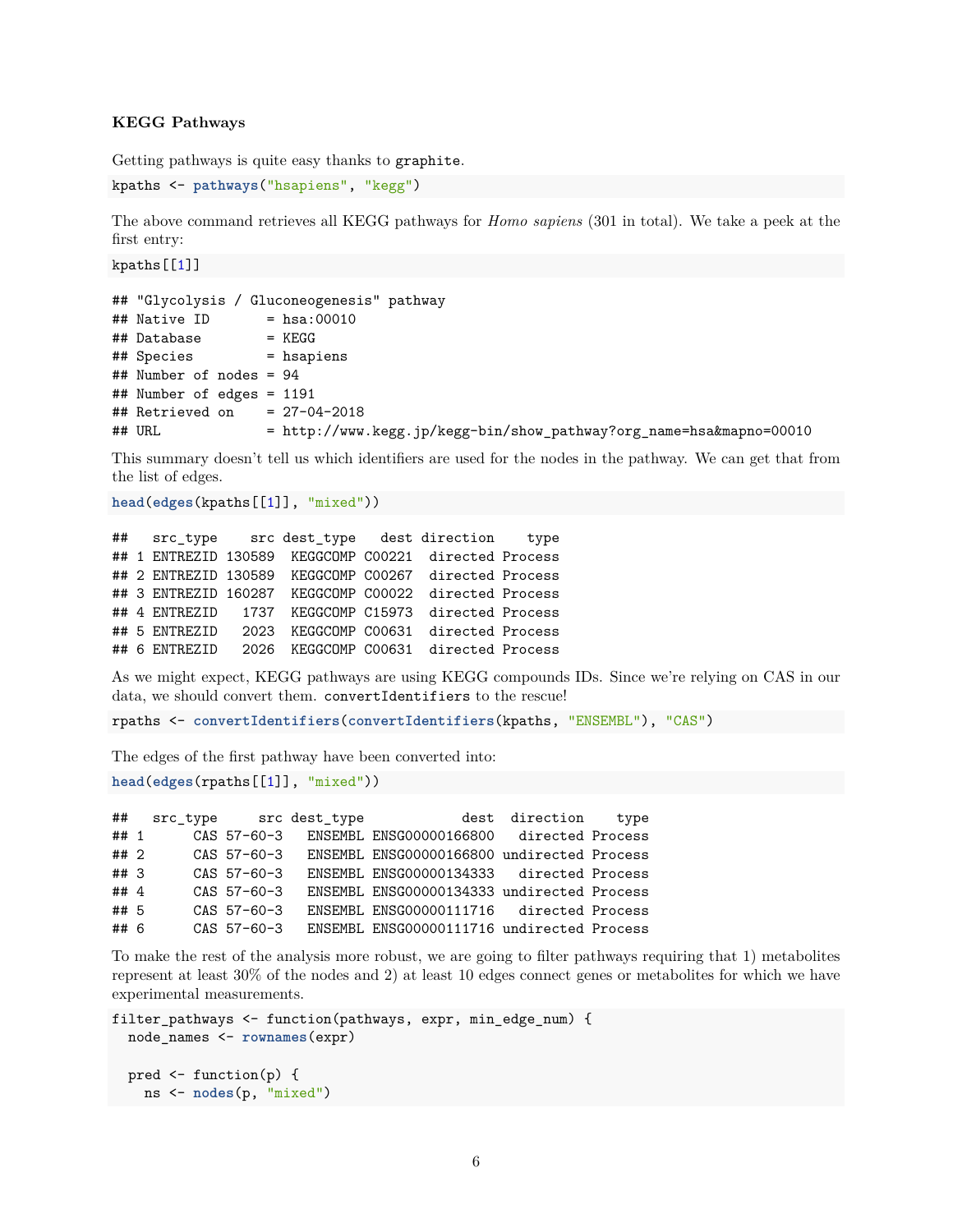```
if (length(ns) == 0) {
      return(FALSE)
   }
   frac <- length(grep("^CAS:", ns)) / length(ns)
    if (frac < 0.3) {
      return(FALSE)
   }
   es <- edges(p, "mixed")
   mask <- (paste(es$src_type, es$src, sep = ":") %in% node_names) &
            (paste(es$dest_type, es$dest, sep = ":") %in% node_names)
    sum(mask) >= min_edge_num
  }
 Filter(pred, pathways)
}
fpaths <- filter_pathways(rpaths, fexpr, 10)
```
Now about sample classes. We are going to split our dataset into two: POS TUMOR samples in the first group and NEG TUMOUR samples in the other. clipper wants from us a vector with as many entries as there are samples. An entry should be 1 if the corresponding samples belongs to the first class, or 2 in the other case.

```
pos_indices <- grep("^POS", colnames(fexpr))
neg_indices <- grep("^NEG", colnames(fexpr))
```

```
classes <- numeric(length = ncol(fexpr))
classes[neg_indices] <- 1
classes[pos_indices] <- 2
classes
```
## [1] 2 2 2 2 1 1 1 2 2 2 2 1 1 1 1 1 1 2 2 2 2 2 1 1 1 1 1 1 1 1 2 2 2 2 2 ## [36] 2 2 2 2 2 1 1 1 1 1 1 1 2 1 1 2 2 2 2 1 1 2 2 2 2 2 1 1 1 2 1 1 1 1 1 ## [71] 2 2 2 2 1 1 2 2 2 2 1 1 1 1 1 1 2 1 1 2 2 1 1 1 1 1 1 1 2 2 2 2 2 2 2 ## [106] 2 2 2

We use the helper function runClipper to start our analysis. Note that we explicitly require metabolites from the pathways.

```
out <- runClipper(fpaths, fexpr, classes, "mean", "mixed",
                  maxNodes = 150, seed = 42)
```
We check that there are no errors and the we extract the list of pathways which appears to be significantly altered between the two conditions according to clipper.

**names**(out\$results)

```
## [1] "Citrate cycle (TCA cycle)"
## [2] "Fatty acid biosynthesis"
## [3] "Arginine biosynthesis"
## [4] "Alanine, aspartate and glutamate metabolism"
## [5] "Cysteine and methionine metabolism"
## [6] "Taurine and hypotaurine metabolism"
## [7] "D-Glutamine and D-glutamate metabolism"
## [8] "Amino sugar and nucleotide sugar metabolism"
## [9] "Glyoxylate and dicarboxylate metabolism"
```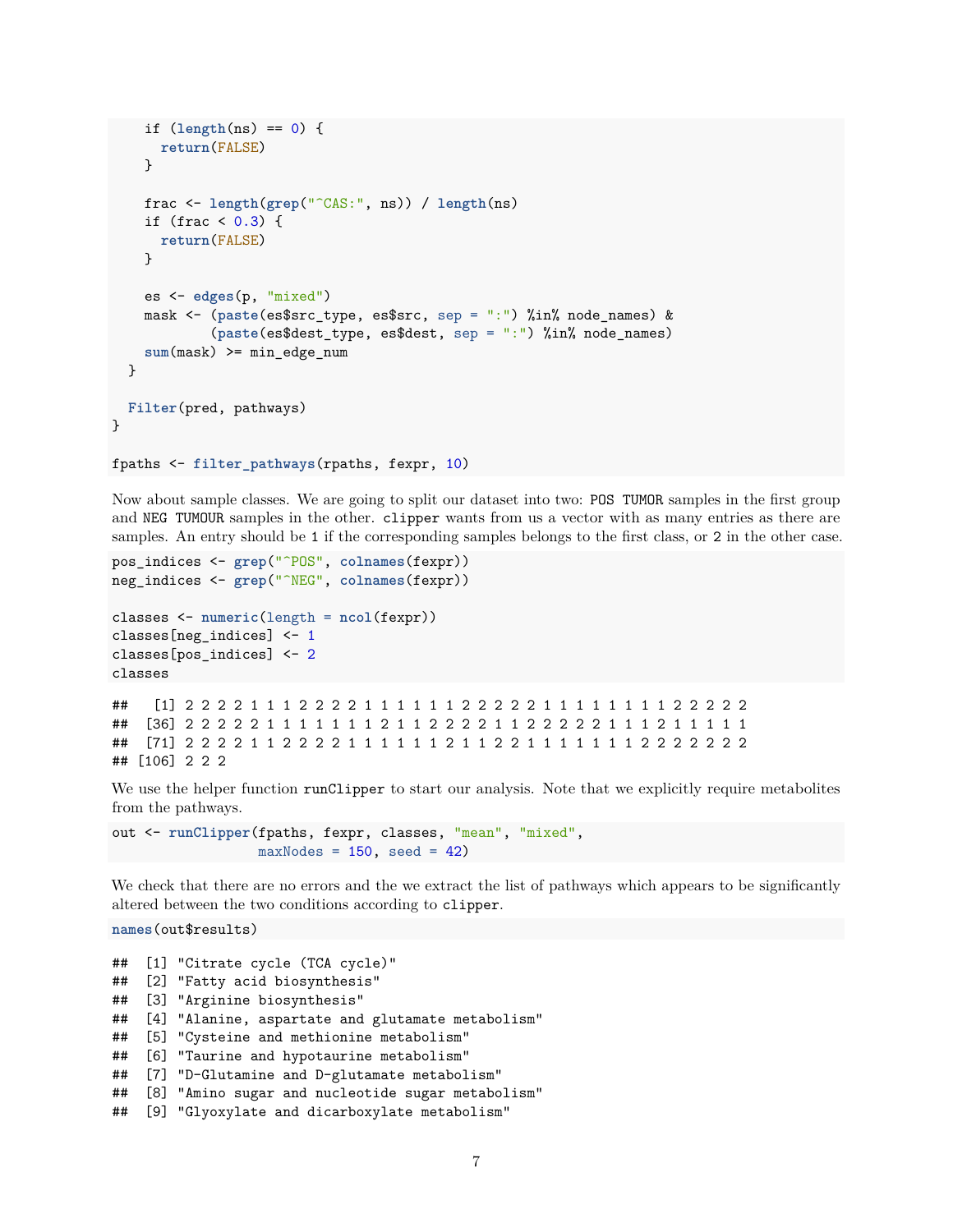```
## [10] "Ferroptosis"
```
We use an helper function to visualize the results.

```
library(org.Hs.eg.db)
plot_altered_path <- function(result, pathways, node_scale = 2) {
 title <- names(result)
 pathway <- pathways[[title]]
 graph <- pathwayGraph(pathway, which = "mixed")
 labels <- sapply(nodes(graph), function(n) {
   n2 <- sub("^CAS:", "", n)
   if (n != n2) {
     n2
   } else {
     mapIds(org.Hs.eg.db, sub("^ENSEMBL:", "", n), "SYMBOL", "ENSEMBL",
             multiVas = "first")
   }
  })
  names(labels) <- nodes(graph)
  altered <- unlist(strsplit(result[[1]][1, "pathGenes"], "[,;]"))
  selected <- nodes(graph) %in% altered
  node_colors <- ifelse(selected, "red", "black")
 names(node_colors) <- nodes(graph)
 base <-0.75heights <- ifelse(selected, base * node_scale, base)
 names(heights) <- nodes(graph)
  widths <- ifelse(selected, base * node_scale, base)
 names(widths) <- nodes(graph)
 base <-14fontsizes <- ifelse(selected, base * node_scale, base)
  names(fontsizes) <- nodes(graph)
 between_altered <- function(edge_names, altered) {
   sapply(edge_names, function(edge_name) {
     nodes <- unlist(strsplit(edge_name, "~", fixed = TRUE))
     all(nodes %in% altered)
   })
  }
  edge_colors <- ifelse(between_altered(edgeNames(graph), altered),
                        "red", "black")
 plot(graph,
       attrs = list(edge = list(arrowsize = 0.5)),
      nodeAttrs = list(label = labels, color = node_colors, width = widths,
                        height = heights, fontsize = fontsizes),
      edgeAttrs = list(color = edge_colors),
      recipEdges = "combined", main = title)
}
```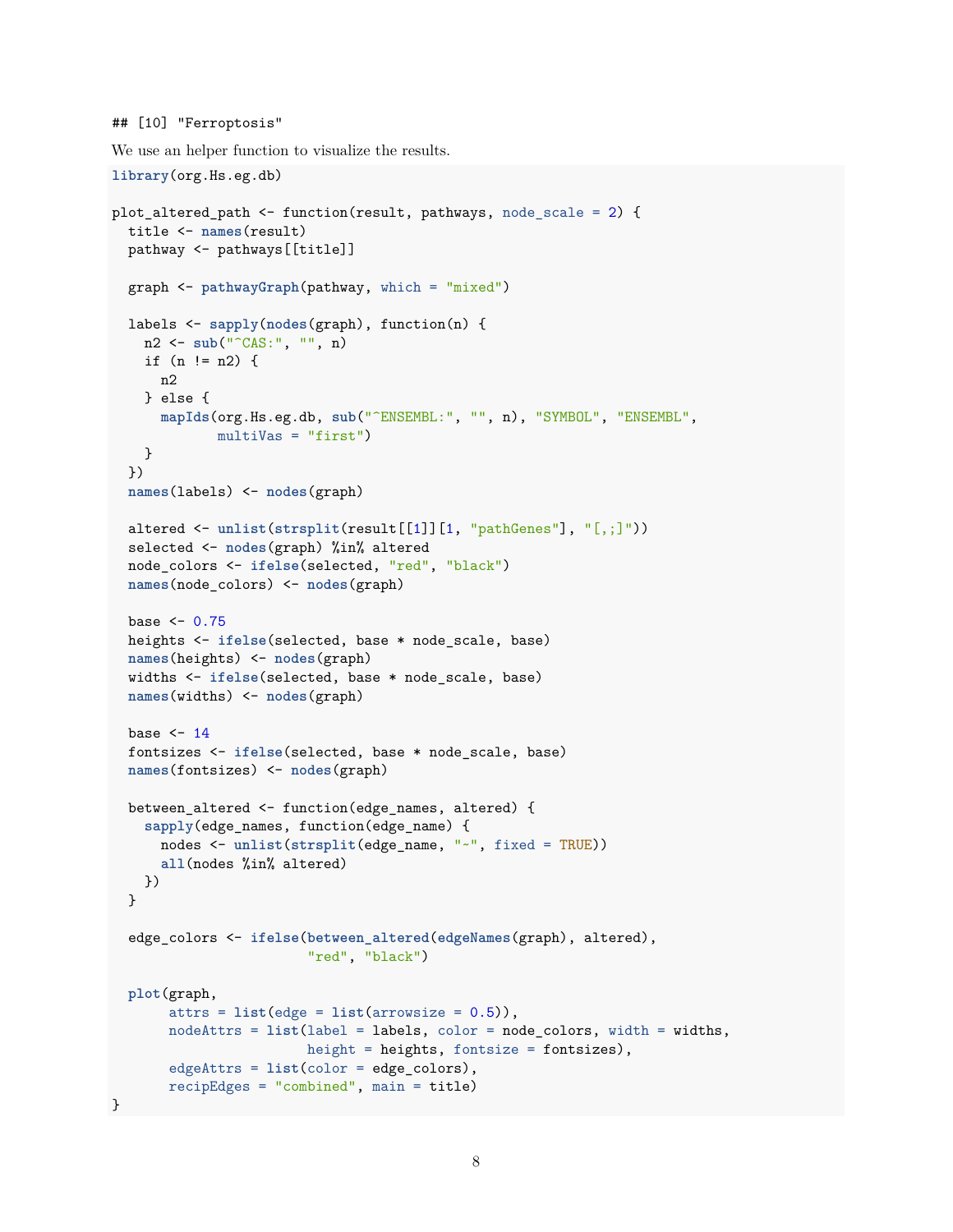```
selection <- c(
  "Alanine, aspartate and glutamate metabolism",
  "Arginine biosynthesis",
  "D-Glutamine and D-glutamate metabolism"
\lambdafor (idx in seq_along(out$results)) {
  res <- out$results[idx]
  if (names(res) %in% selection) {
    plot_altered_path(res, fpaths)
  }
}
```
## **Arginine biosynthesis**

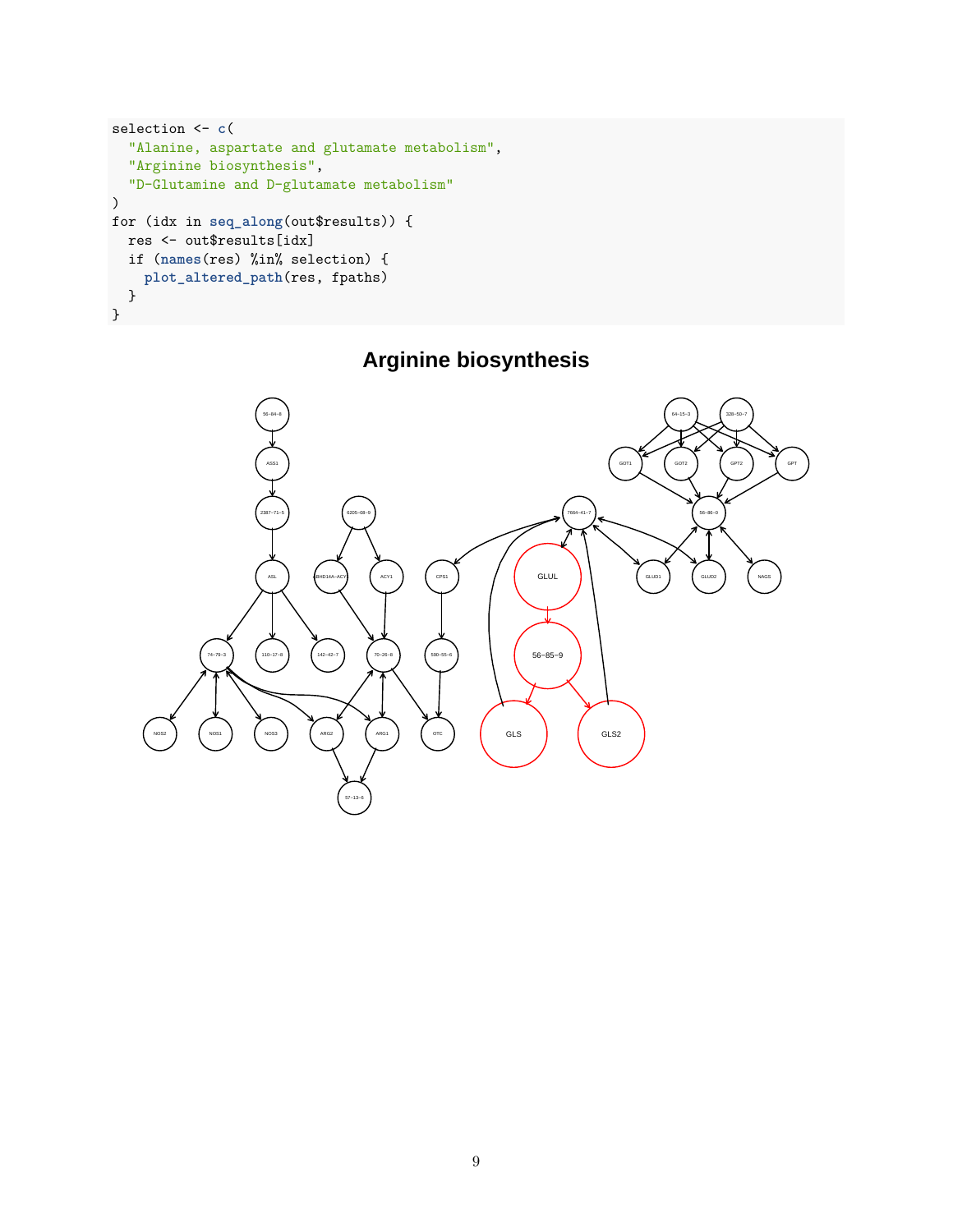

# **Alanine, aspartate and glutamate metabolism**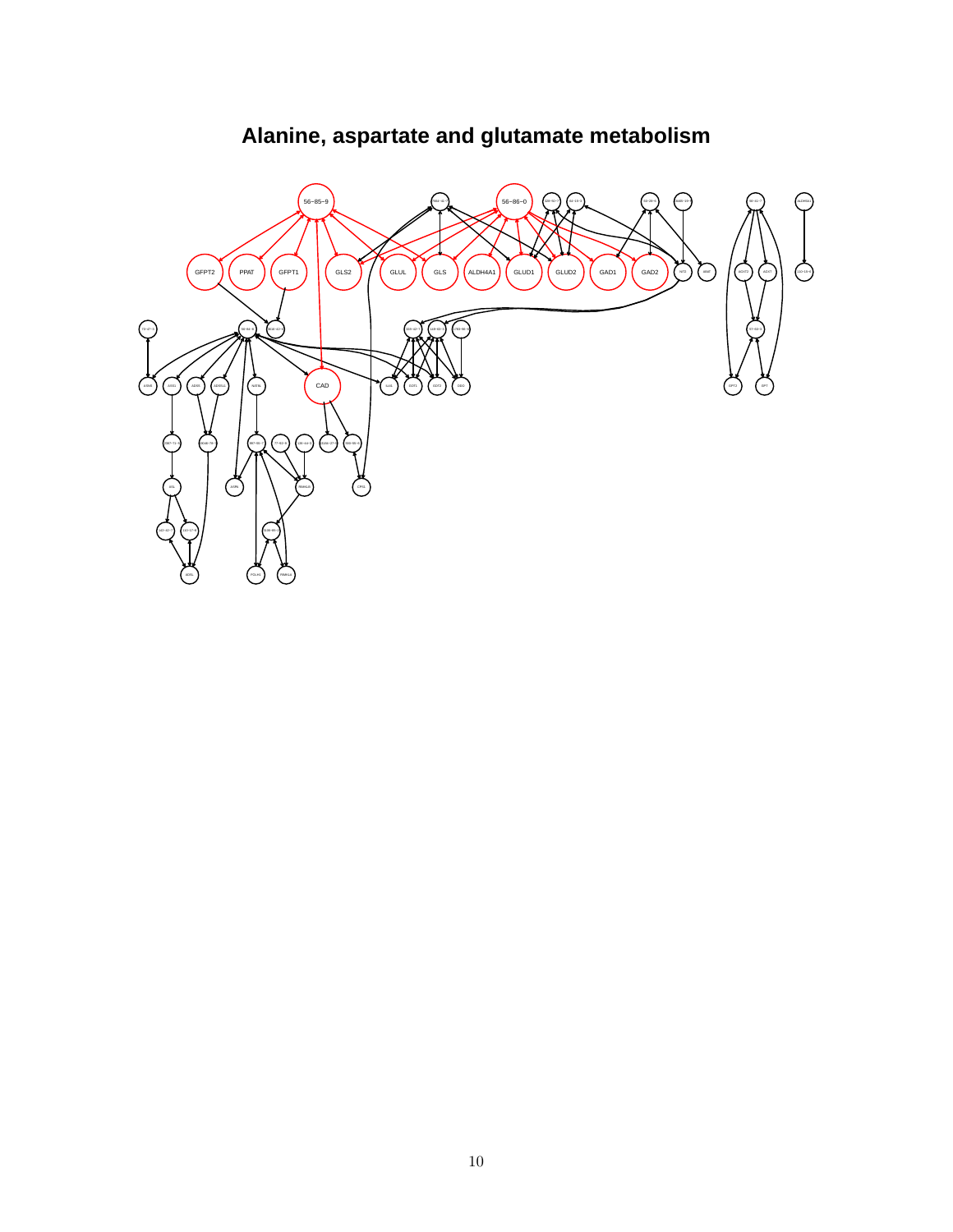

### **D−Glutamine and D−glutamate metabolism**

graphite analyses highlight "Alanine, aspartate and glutamate metabolism" and "Arginine biosynthesis". These pathways enclose most of the genes and metabolites discussed in Terunuma et al. that follow the abundance pattern of 2HG such as N-acetyl amino acids, especially the mitochondrial N-acetyl-aspartate (NAA), the glutaminase (GLS1) protein, and the aspartoacylase (ASPA), which is generally reduced in breast tumors but most significantly within the ER-negative tumor group which suggests a possible cause for increased tumor-associated NAA. Another graphite pathway worthy of note is "D-Glutamine and D-glutamate metabolism" reported also in Terunuma et al. because it contains L-Glutamine (CAS:56-85-9) and L-Glutamic Acid (CAS:56-86-0), two of the most altered metabolites between ER+ and ER- breast tumours.

#### **SMPDB Pathways**

```
spaths <- pathways("hsapiens", "smpdb")
fpaths <- filter_pathways(
  convertIdentifiers(convertIdentifiers(spaths, "ENSEMBL"), "CAS"),
  fexpr,
  10)
out <- runClipper(fpaths, fexpr, classes, "mean", "mixed",
                  maxNodes = 150, seed = 42)
names(out$results)
## [1] "Citrullinemia Type I"
## [2] "Carbamoyl Phosphate Synthetase Deficiency"
```
<sup>## [3] &</sup>quot;Argininosuccinic Aciduria"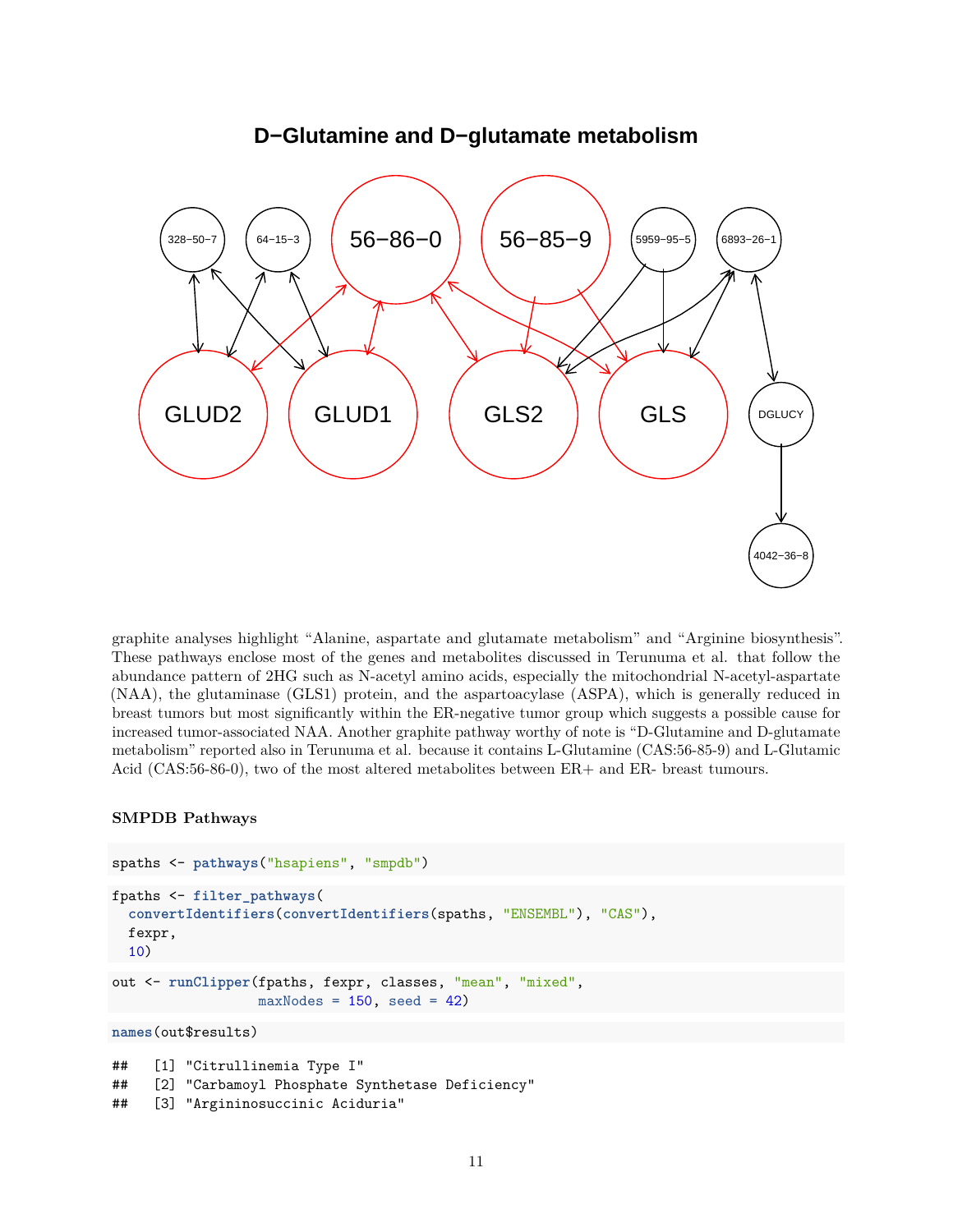## [4] "Glycine and Serine Metabolism" ## [5] "Ammonia Recycling" ## [6] "Arginine and Proline Metabolism" ## [7] "Methionine Metabolism" ## [8] "Sphingolipid Metabolism" ## [9] "Lysine Degradation" ## [10] "Amino Sugar Metabolism" ## [11] "Pyrimidine Metabolism" ## [12] "Purine Metabolism" ## [13] "Citric Acid Cycle" ## [14] "Urea Cycle" ## [15] "Pyruvate Metabolism" ## [16] "Tryptophan Metabolism" ## [17] "Glutamate Metabolism" ## [18] "2-Hydroxyglutric Aciduria (D And L Form)" ## [19] "Adenosine Deaminase Deficiency" ## [20] "Adenylosuccinate Lyase Deficiency" ## [21] "AICA-Ribosiduria" ## [22] "Beta Ureidopropionase Deficiency" ## [23] "Cystathionine Beta-Synthase Deficiency" ## [24] "Dihydropyrimidinase Deficiency" ## [25] "Dihydropyrimidine Dehydrogenase Deficiency (DHPD)" ## [26] "Glutaric Aciduria Type I" ## [27] "Guanidinoacetate Methyltransferase Deficiency (GAMT Deficiency)" ## [28] "Leigh Syndrome" ## [29] "MNGIE (Mitochondrial Neurogastrointestinal Encephalopathy)" ## [30] "Molybdenum Cofactor Deficiency" ## [31] "Ornithine Transcarbamylase Deficiency (OTC Deficiency)" ## [32] "Prolidase Deficiency (PD)" ## [33] "Prolinemia Type II" ## [34] "Purine Nucleoside Phosphorylase Deficiency" ## [35] "Pyruvate Dehydrogenase Complex Deficiency" ## [36] "S-Adenosylhomocysteine (SAH) Hydrolase Deficiency" ## [37] "Sialuria or French Type Sialuria" ## [38] "Sialuria or French Type Sialuria" ## [39] "UMP Synthase Deficiency (Orotic Aciduria)" ## [40] "Xanthine Dehydrogenase Deficiency (Xanthinuria)" ## [41] "Methionine Adenosyltransferase Deficiency" ## [42] "Glycine N-methyltransferase Deficiency" ## [43] "Non Ketotic Hyperglycinemia" ## [44] "Saccharopinuria/Hyperlysinemia II" ## [45] "Salla Disease/Infantile Sialic Acid Storage Disease" ## [46] "Dimethylglycine Dehydrogenase Deficiency" ## [47] "4-Hydroxybutyric Aciduria/Succinic Semialdehyde Dehydrogenase Deficiency" ## [48] "Sarcosinemia" ## [49] "Pyruvate Decarboxylase E1 Component Deficiency (PDHE1 Deficiency)" ## [50] "Hyperinsulinism-Hyperammonemia Syndrome" ## [51] "Methylenetetrahydrofolate Reductase Deficiency (MTHFRD)" ## [52] "Hypermethioninemia" ## [53] "Metachromatic Leukodystrophy (MLD)" ## [54] "Globoid Cell Leukodystrophy" ## [55] "Gaucher Disease" ## [56] "Argininemia" ## [57] "Hyperprolinemia Type II"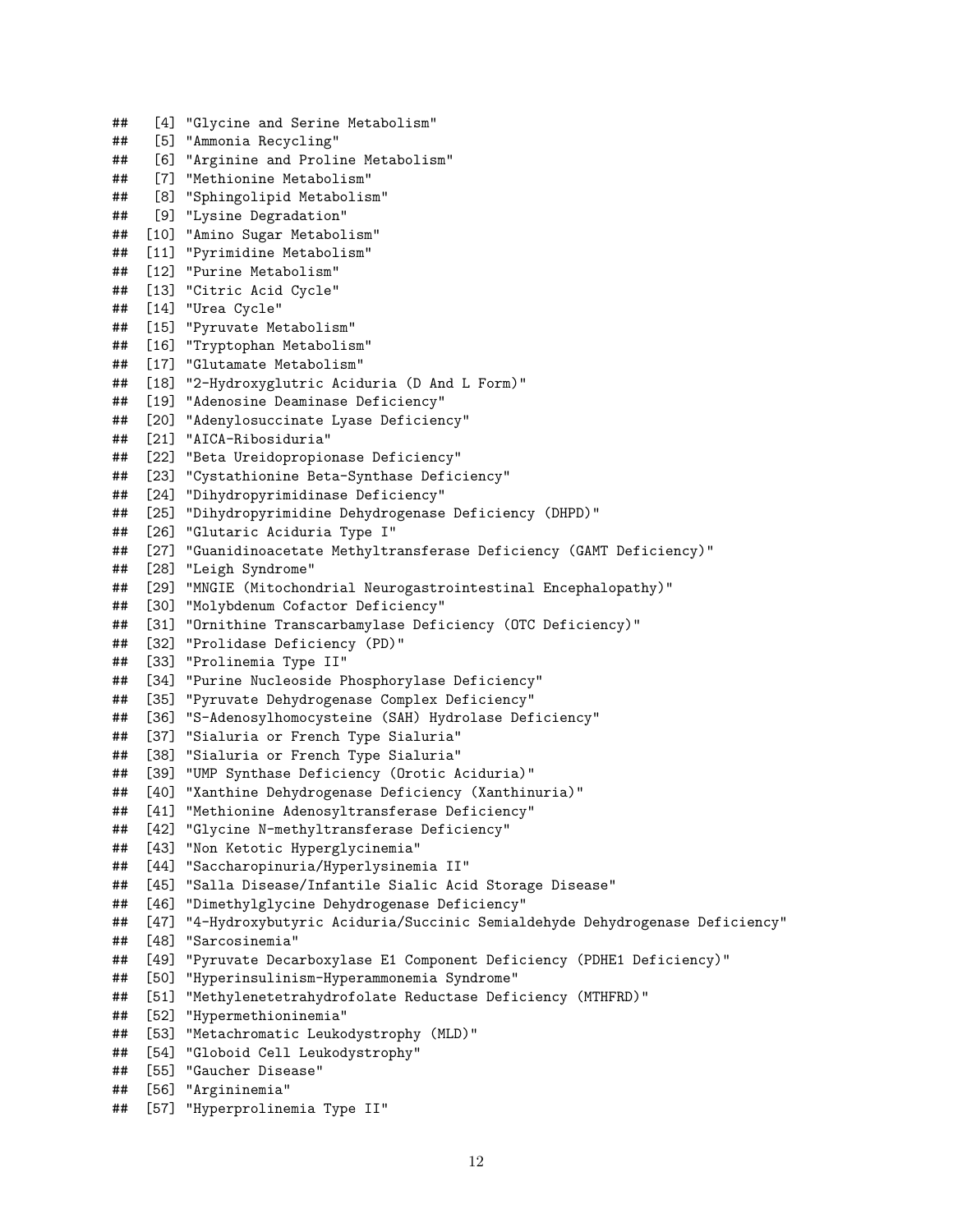```
## [58] "Hyperprolinemia Type I"
## [59] "Arginine: Glycine Amidinotransferase Deficiency (AGAT Deficiency)"
## [60] "Ornithine Aminotransferase Deficiency (OAT Deficiency)"
## [61] "Lesch-Nyhan Syndrome (LNS)"
## [62] "Gout or Kelley-Seegmiller Syndrome"
## [63] "Homocarnosinosis"
## [64] "Tay-Sachs Disease"
## [65] "Azathioprine Action Pathway"
## [66] "Mercaptopurine Action Pathway"
## [67] "Thioguanine Action Pathway"
## [68] "Dimethylglycine Dehydrogenase Deficiency"
## [69] "Hyperglycinemia, non-ketotic"
## [70] "Creatine deficiency, guanidinoacetate methyltransferase deficiency"
## [71] "Hyperornithinemia with gyrate atrophy (HOGA)"
## [72] "Hyperornithinemia-hyperammonemia-homocitrullinuria [HHH-syndrome]"
## [73] "L-arginine:glycine amidinotransferase deficiency"
## [74] "Xanthinuria type I"
## [75] "Xanthinuria type II"
## [76] "Fabry disease"
## [77] "Krabbe disease"
## [78] "Hyperlysinemia I, Familial"
## [79] "Hyperlysinemia II or Saccharopinuria"
## [80] "G(M2)-Gangliosidosis: Variant B, Tay-sachs disease"
## [81] "Adenine phosphoribosyltransferase deficiency (APRT)"
## [82] "Mitochondrial DNA depletion syndrome"
## [83] "Myoadenylate deaminase deficiency"
## [84] "Congenital lactic acidosis"
## [85] "Fumarase deficiency"
## [86] "Mitochondrial complex II deficiency"
## [87] "2-ketoglutarate dehydrogenase complex deficiency"
## [88] "Pyruvate dehydrogenase deficiency (E3)"
## [89] "Pyruvate dehydrogenase deficiency (E2)"
## [90] "Primary hyperoxaluria II, PH2"
## [91] "Pyruvate kinase deficiency"
## [92] "Succinic semialdehyde dehydrogenase deficiency"
## [93] "Homocystinuria-megaloblastic anemia due to defect in cobalamin metabolism, cblG complementati
## [94] "Pyridoxine dependency with seizures"
## [95] "Warburg Effect"
## [96] "2-aminoadipic 2-oxoadipic aciduria"
## [97] "3-Phosphoglycerate dehydrogenase deficiency"
## [98] "The oncogenic action of 2-hydroxyglutarate"
## [99] "The Oncogenic Action of Succinate"
## [100] "The Oncogenic Action of Fumarate"
## [101] "Glutaminolysis and Cancer"
## [102] "Sarcosine Oncometabolite Pathway"
## [103] "The oncogenic action of L-2-hydroxyglutarate in Hydroxygluaricaciduria"
## [104] "The oncogenic action of D-2-hydroxyglutarate in Hydroxygluaricaciduria"
## [105] "Chlorphenamine H1-Antihistamine Action"
## [106] "Pheniramine H1-Antihistamine Action"
## [107] "Dexchlorpheniramine H1-Antihistamine Action"
## [108] "Brompheniramine H1-Antihistamine Action"
## [109] "Dexbrompheniramine H1-Antihistamine Action"
## [110] "Triprolidine H1-Antihistamine Action"
## [111] "Dimetindene H1-Antihistamine Action"
```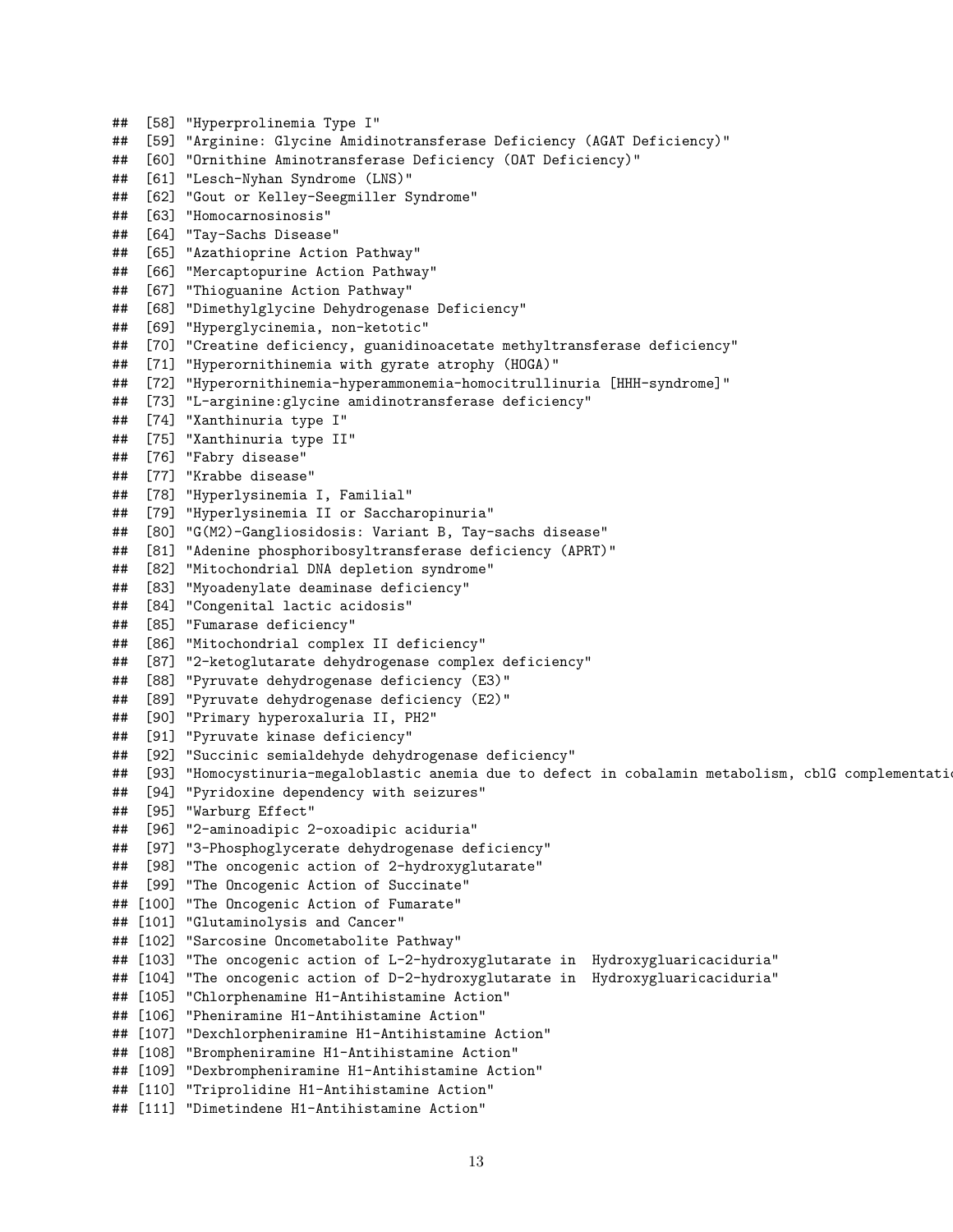## [112] "Mepyramine H1-Antihistamine Action" ## [113] "Antazoline H1-Antihistamine Action" ## [114] "Chloropyramine H1-Antihistamine Action" ## [115] "Talastine H1-Antihistamine Action" ## [116] "Tripelennamine H1-Antihistamine Action" ## [117] "Histapyrrodine H1-Antihistamine Action" ## [118] "Methapyrilene H1-Antihistamine Action" ## [119] "Thonzylamine H1-Antihistamine Action" ## [120] "Diphenhydramine H1-Antihistamine Action" ## [121] "Carbinoxamine H1-Antihistamine Action" ## [122] "Doxylamine H1-Antihistamine Action" ## [123] "Orphenadrine H1-Antihistamine Action" ## [124] "Bromodiphenhydramine H1-Antihistamine Action" ## [125] "Clemastine H1-Antihistamine Action" ## [126] "Chlorphenoxamine H1-Antihistamine Action" ## [127] "Diphenylpyraline H1-Antihistamine Action" ## [128] "Phenyltoloxamine H1-Antihistamine Action" ## [129] "Cyclizine H1-Antihistamine Action" ## [130] "Chlorcyclizine H1-Antihistamine Action" ## [131] "Hydroxyzine H1-Antihistamine Action" ## [132] "Meclizine H1-Antihistamine Action" ## [133] "Buclizine H1-Antihistamine Action" ## [134] "Oxatomide H1-Antihistamine Action" ## [135] "Cetirizine H1-Antihistamine Action" ## [136] "Cinnarizine H1-Antihistamine Action" ## [137] "Levocetirizine H1-Antihistamine Action" ## [138] "Promethazine H1-Antihistamine Action" ## [139] "Alimemazine H1-Antihistamine Action" ## [140] "Cyproheptadine H1-Antihistamine Action" ## [141] "Phenbenzamine H1-Antihistamine Action" ## [142] "Fenethazine H1-Antihistamine Action" ## [143] "Hydroxyethylpromethazine H1-Antihistamine Action" ## [144] "Isothipendyl H1-Antihistamine Action" ## [145] "Mequitazine H1-Antihistamine Action" ## [146] "Methdilazine H1-Antihistamine Action" ## [147] "Oxomemazine H1-Antihistamine Action" ## [148] "Azatadine H1-Antihistamine Action" ## [149] "Ketotifen H1-Antihistamine Action" ## [150] "Doxepin H1-Antihistamine Action" ## [151] "Acrivastine H1-Antihistamine Action" ## [152] "Astemizole H1-Antihistamine Action" ## [153] "Bepotastine H1-Antihistamine Action" ## [154] "Bilastine H1-Antihistamine Action" ## [155] "Loratadine H1-Antihistamine Action" ## [156] "Desloratadine H1-Antihistamine Action" ## [157] "Ebastine H1-Antihistamine Action" ## [158] "Terfenadine H1-Antihistamine Action" ## [159] "Fexofenadine H1-Antihistamine Action" ## [160] "Levocabastine H1-Antihistamine Action" ## [161] "Mizolastine H1-Antihistamine Action" ## [162] "Rupatadine H1-Antihistamine Action" ## [163] "Olopatadine H1-Antihistamine Action" ## [164] "Azelastine H1-Antihistamine Action" ## [165] "Thiazinamium H1-Antihistamine Action"